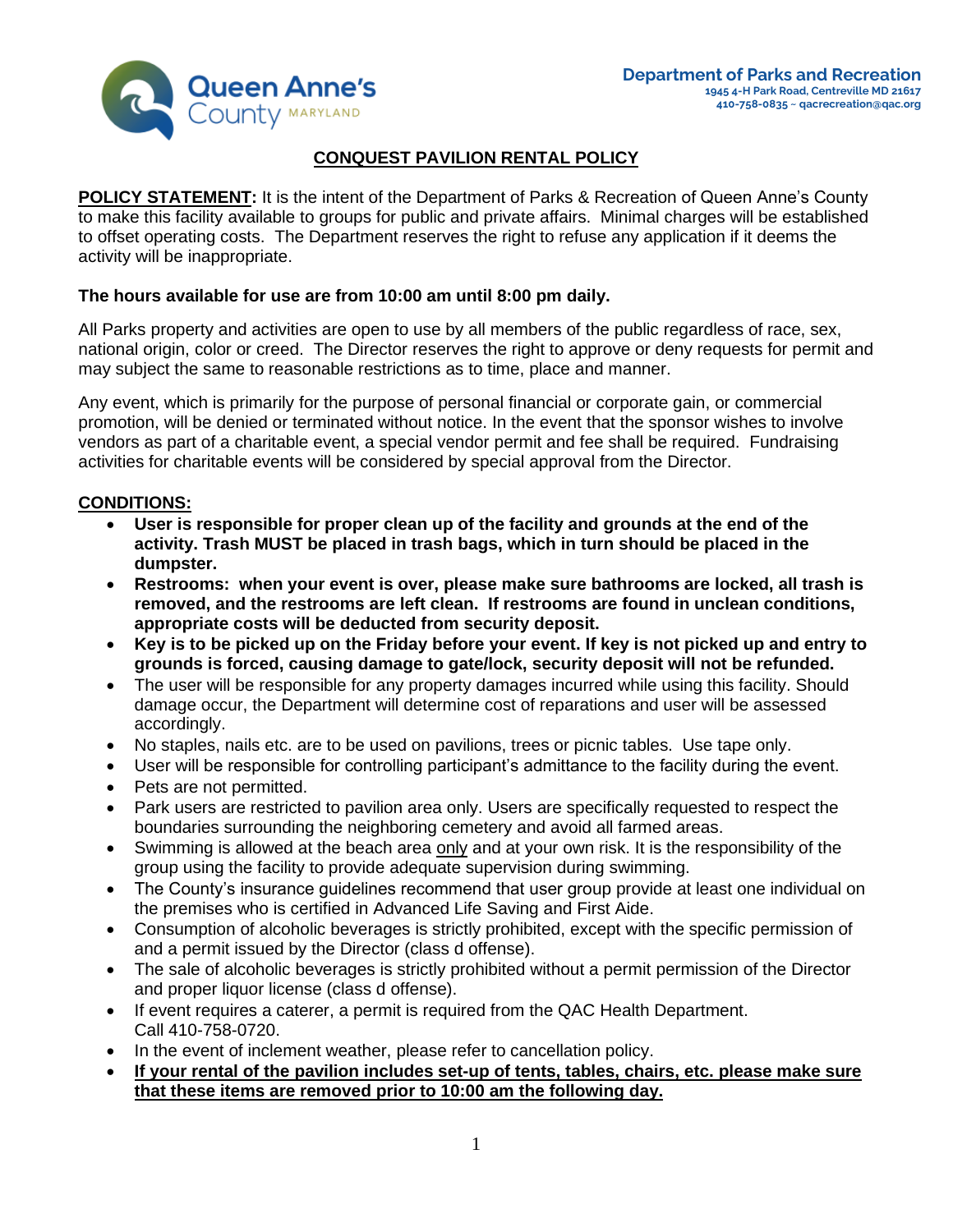#### **RESERVATION PROCEDURES:**

- Reservations may be made by calling the office at 410-758-0835.
- **Application and full payment must be received by Parks Department within fourteen (14) calendar days of phone-in reservation. Failure to comply with these instructions could result in cancellation of reservation**. There will be a \$25 charge for any check returned for insufficient funds.
- A usage permit will be sent upon receipt of full payment (including security deposit) and reservation form. Return application and payment to:

QAC Parks & Recreation Department 1945 4-H Park Road Centreville, MD 21617 Attn: Conquest Rental

- Reservations will not be accepted more than one (1) year in advance. Conquest is reserved on a first-come, first-serve basis.
- Reservations should be placed thirty (30) days in advance.
- A key to the facility will be issued upon receipt of full payment, including security deposit. Security deposit will not be refunded if key is not returned within the first "working day" following the event. User is responsible for picking up the key at the Parks Department Headquarters between the hours of 7:00 am and 3:00 pm Monday through Friday.

**\*Please note**: If you are reserving the park for an event and the payment will be received from a separate office, paperwork and check **MUST** accompany each other. Payments will not be processed, nor will paperwork if they are sent separately.

#### **RENTAL FEES:**

- **SECURITY DEPOSIT**: **\$150**
- **DAILY RATE**:

Weekdays Resident- **\$200**/per day Non-Resident**- \$300**/per day Weekends/Holidays Resident- **\$450**/per day Non-Resident-\$650/per day

*Notes*:

Holidays Include: Memorial Day, Fourth of July, Labor Day Resident – lives and resides in Queen Anne's County

**SECURITY DEPOSIT:** A security deposit is required at time of application (see above). Security deposit will be refunded within twenty-one (21) days of the event, unless the facility is not returned to its original condition or damage has occurred. In the event of damage to the facility, the Department shall determine the monetary cost to cover reparations. These costs will be assessed to user.

#### **CANCELLATION:**

All cancellations prior to fifteen (15) days of an event will result in a 100% refund of the cost of the facility. All cancellations within fourteen (14) days of an event will receive refund for rental only. The department will retain the security deposit.

Rain dates are not available; therefore, provisions should be made for inclement weather. In case of severe weather, a mutual decision will be made on the day in question.